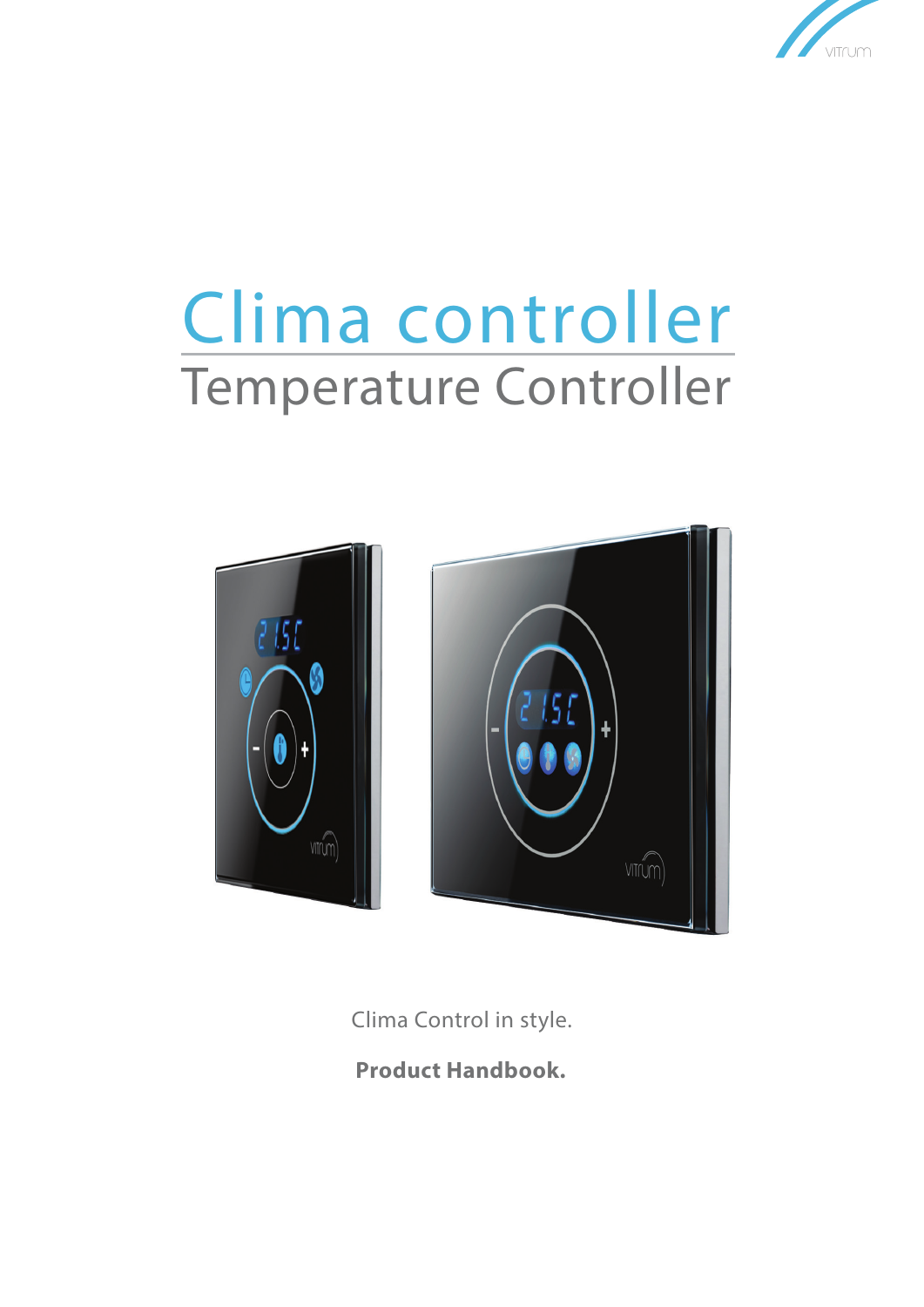

# **SUMMARY**

| 1.  | <b>General Introduction</b>                                              | 4            |
|-----|--------------------------------------------------------------------------|--------------|
| 2.  | <b>Product and functional overview</b>                                   | 4            |
| 3.  | <b>General Parameter configuration</b>                                   | 5            |
| 4.  | <b>Right Button configuration</b>                                        | 6            |
| 5.  | <b>Central/Left button</b>                                               | 6            |
| 6.  | <b>Activation on press/edge</b>                                          | 6            |
| 7.  | <b>Actiovation short/long press</b>                                      | 7            |
| 8.  | <b>Input: Dimming</b>                                                    | 8            |
| 9.  | <b>Input: Shutter and Blind</b>                                          | 8            |
| 10. | <b>Input: Scene Management</b>                                           | 8            |
| 11. | <b>Commands in Sequence</b>                                              | $\mathbf{9}$ |
| 12. | <b>Temperature sensor function</b>                                       | 10           |
| 13. | <b>Thermostat function</b>                                               | 10           |
| 14. | <b>Target Setpoint Settings</b>                                          | 10           |
| 15. | Two Points on-off                                                        | 12           |
| 16. | On-off with PMW control                                                  | 13           |
| 17. | Fan coil on-off                                                          | 14           |
| 18. | Fan coil Control % ( or genric continuous control)                       | 15           |
| 19. | probe failure /out of range measurement<br>Temperature                   | 15           |
| 20. | Behavior of Thermostat on voltage failure, recovery and<br>commissioning | 17           |
| 21. | <b>Control Panel</b>                                                     | 17           |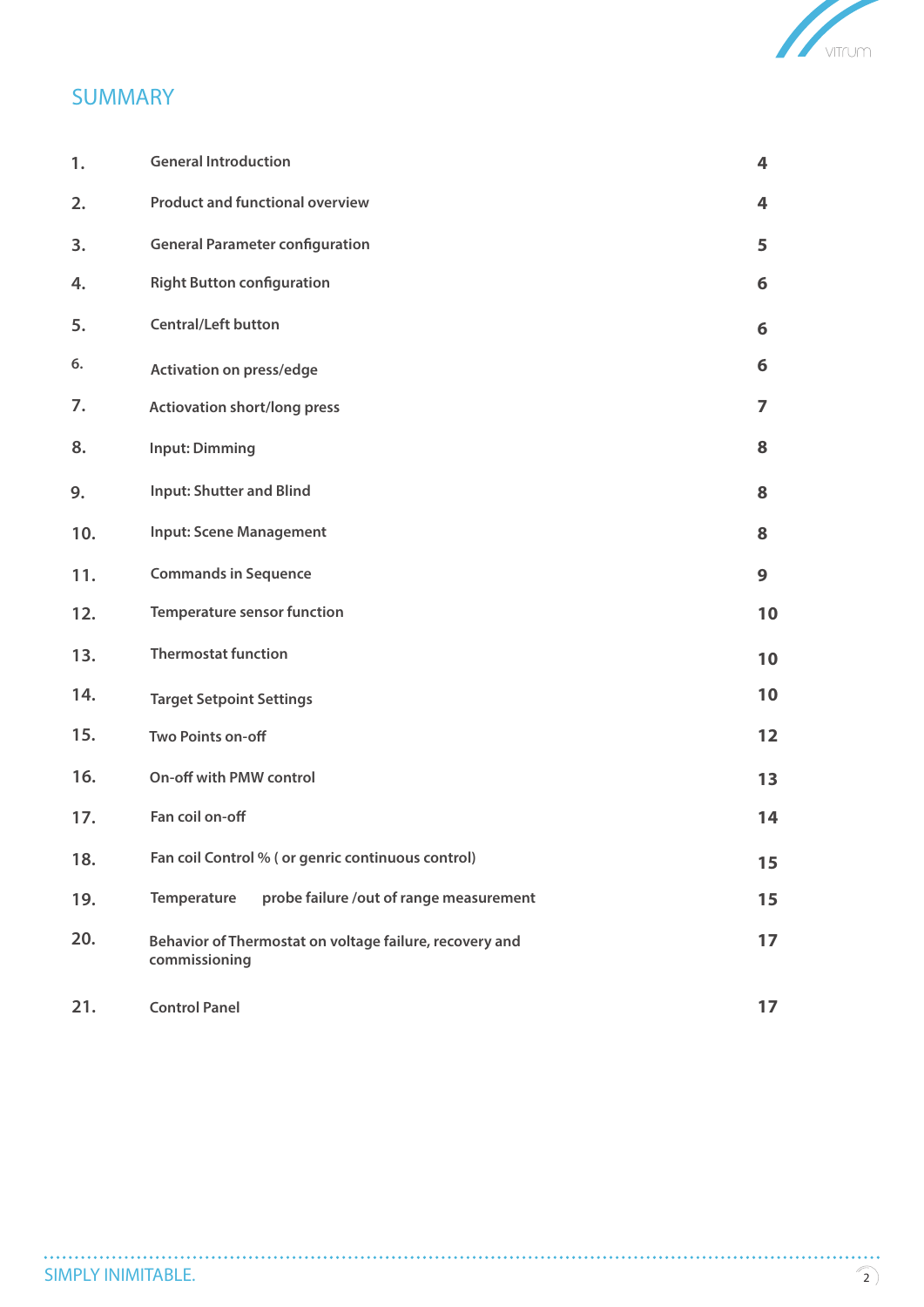

# **Any information inside this manual can be changed without advice.**

Exclusion of liability:

Despite checking that the contents of this document match the hardware and software, deviations cannot be completely excluded. We therefore cannot accept any liability for this. Any necessary corrections will be incorporated into newer versions of this manual.

 $\bigwedge$ 

Symbol for relevant information

Symbol for warning



. . . . . . . . . . . .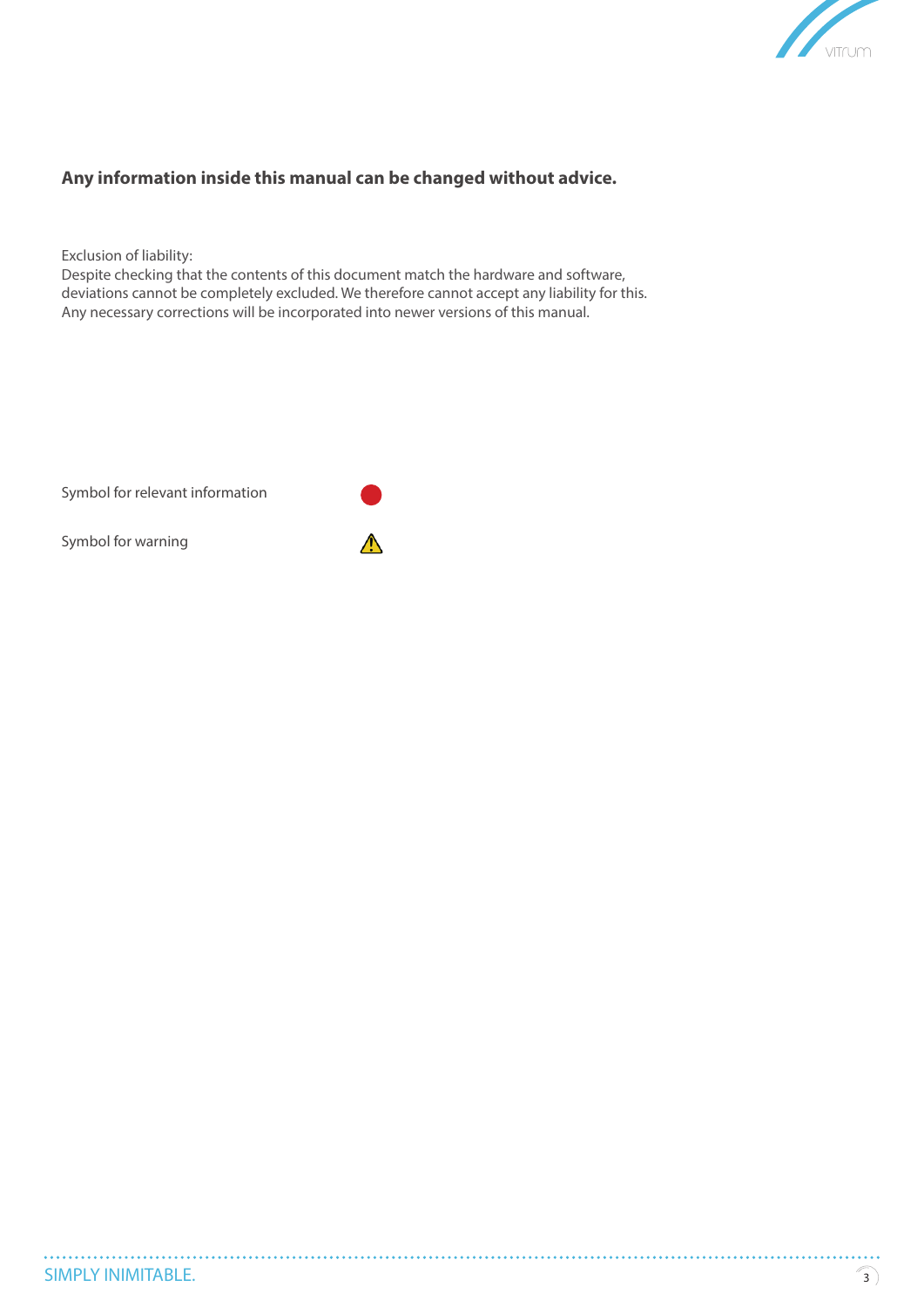

#### **1. General Introduction**

This manual is intended to be used by installers and describes functions and parameters of the device VM\_IPxxAxxKNX and how is possible to change settings and configurations using ETS software tool.

This manual is intended to be used by installers and describes functions and parameters of the device VM\_IPxxAxxKNX and how is possible to change settings and configurations using ETS software tool.

#### **2. Product and functional overview**

VM\_IPxxAxxKNX module is designed to be installed in Home and Building installations (i.e. offices, hotels, private houses, etc...). The module includes five capacitive touch buttons.

The capacitive buttons can be used to on/off commands, dimming, shutter control, scene recall and control, sequences of 3 objects.

The VM\_IPxxAxxKNX can manage one zone thermoregulation with its temperature probe and/or with one KNX temperature probe (with On/Off threshold) or one thermostats to control heating and cooling equipments, valves, 2 and 4 pipes fan coils; etc..

The VM\_IPxxAxxKNX can be also used as Control Panel.

Capacitive buttons main functions:

• 1 bit commands: load activation / deactivation commands (ON/OFF/TOGGLE) with short press or with differentiation of long and short press

• 1 byte commands (unsigned 0-255 or HVAC commands or value % commands).

Sending of long action telegrams on the same address of short action or on a different group address

Cyclic sending

• Sequences (3 commands mixing 1bit/1byte objects) with different group addresses

- Edges for 1 bit / 1 Byte / sequences
- Dimmer management (with single or double push-button)

• Blind / Roller Shutter management (with single or double push-button)

- Scene management
- Thermostat management

Device configured as Temperature sensor - main functions:

• 2 different temperature thresholds to trigger 1 bit telegrams alarm/warning

• Enable / disable of alarm / warnings via 1 bit object

Configured as Thermostat - main functions:

• Different control algorithms: 2 point on/off; PWM; Continuous Control / Fan Coil Control

• Different setting modes: via HVAC automatic / via HVAC Manual / via Setpoint

- Window contact function
- Additional external temperature sensors (optional)

Configured as Control Panel Main function

- Display the actual temperature or actual setpoint
- Permit to control a remote KNX thermostat
- Additional external temperature sensors (optional)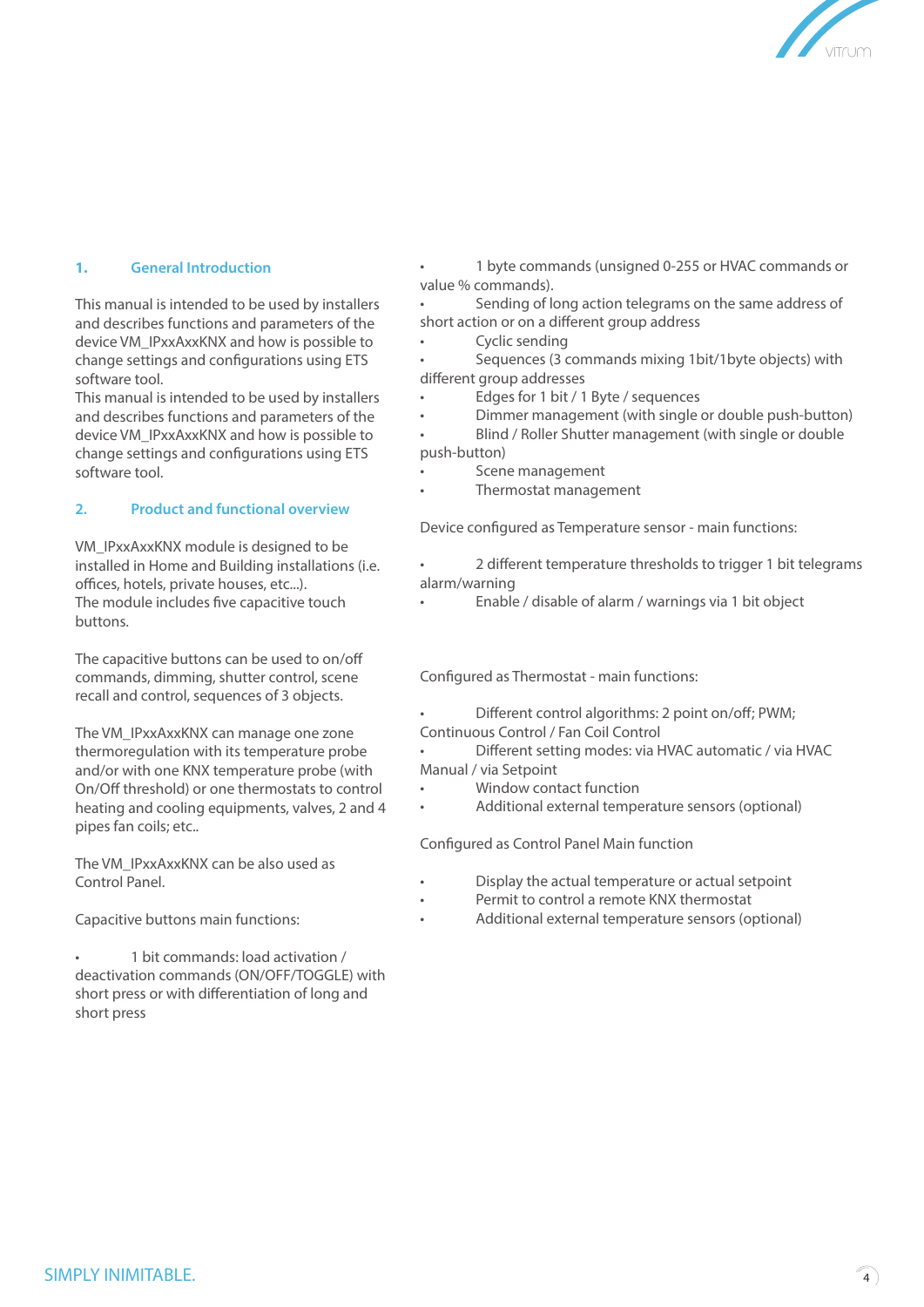

# **3. General Parameter Configuration**

| $5 \div 15$ seconds<br>Through this parameter is possible to set the delay of tran-<br>smission of telegrams after a power on by selecting the time<br>by which the device is allowed to send telegrams.<br>In large systems after a power failure or shutdown this delay<br>avoids to generate excessive traffic on the bus, causing slow<br>performance or a transmission block.<br>If there are different devices requiring sending telegrams on<br>the bus after a reset, these delays must be programmed to<br>prevent traffic congestion during the initialization phase.<br>The input detection and the values of objects are updated at<br>the end of the transmission delay time<br>At the end of ETS programming the device behaves like after<br>Temperature sensor<br>Thermostat<br>Control Panel<br>Temperature Sensor": measures and sends temperature on<br>"Thermostat": controls different types of actuators regulating | Value associated with<br>backlight ON mode<br>$[0.100\%]$<br>With this parameter, during the ETS configuration, you can<br>set the brightness of backlight of the button when value is<br>ON<br>Value associated with<br>backlight OFF mode<br>$[0.100\%]$<br>With this parameter, during the ETS configuration, you can<br>set the brightness of backlight of the button when value is<br>OFF | $0 - 100%$<br>$0 - 100%$ |
|-------------------------------------------------------------------------------------------------------------------------------------------------------------------------------------------------------------------------------------------------------------------------------------------------------------------------------------------------------------------------------------------------------------------------------------------------------------------------------------------------------------------------------------------------------------------------------------------------------------------------------------------------------------------------------------------------------------------------------------------------------------------------------------------------------------------------------------------------------------------------------------------------------------------------------------------|------------------------------------------------------------------------------------------------------------------------------------------------------------------------------------------------------------------------------------------------------------------------------------------------------------------------------------------------------------------------------------------------|--------------------------|
|                                                                                                                                                                                                                                                                                                                                                                                                                                                                                                                                                                                                                                                                                                                                                                                                                                                                                                                                           |                                                                                                                                                                                                                                                                                                                                                                                                |                          |
|                                                                                                                                                                                                                                                                                                                                                                                                                                                                                                                                                                                                                                                                                                                                                                                                                                                                                                                                           |                                                                                                                                                                                                                                                                                                                                                                                                |                          |
|                                                                                                                                                                                                                                                                                                                                                                                                                                                                                                                                                                                                                                                                                                                                                                                                                                                                                                                                           |                                                                                                                                                                                                                                                                                                                                                                                                |                          |
|                                                                                                                                                                                                                                                                                                                                                                                                                                                                                                                                                                                                                                                                                                                                                                                                                                                                                                                                           |                                                                                                                                                                                                                                                                                                                                                                                                |                          |
|                                                                                                                                                                                                                                                                                                                                                                                                                                                                                                                                                                                                                                                                                                                                                                                                                                                                                                                                           |                                                                                                                                                                                                                                                                                                                                                                                                |                          |
| "Control Panel": permit to control a remote KNX thermostat.                                                                                                                                                                                                                                                                                                                                                                                                                                                                                                                                                                                                                                                                                                                                                                                                                                                                               |                                                                                                                                                                                                                                                                                                                                                                                                |                          |
| <b>Disable</b><br>Enable                                                                                                                                                                                                                                                                                                                                                                                                                                                                                                                                                                                                                                                                                                                                                                                                                                                                                                                  |                                                                                                                                                                                                                                                                                                                                                                                                |                          |
| This parameter permit to enable or disable the proximity                                                                                                                                                                                                                                                                                                                                                                                                                                                                                                                                                                                                                                                                                                                                                                                                                                                                                  |                                                                                                                                                                                                                                                                                                                                                                                                |                          |
| <b>Disable</b><br>Enable                                                                                                                                                                                                                                                                                                                                                                                                                                                                                                                                                                                                                                                                                                                                                                                                                                                                                                                  |                                                                                                                                                                                                                                                                                                                                                                                                |                          |
| This parameter permit di disable or enable the stanby mode                                                                                                                                                                                                                                                                                                                                                                                                                                                                                                                                                                                                                                                                                                                                                                                                                                                                                |                                                                                                                                                                                                                                                                                                                                                                                                |                          |
| Disable<br>Enable                                                                                                                                                                                                                                                                                                                                                                                                                                                                                                                                                                                                                                                                                                                                                                                                                                                                                                                         |                                                                                                                                                                                                                                                                                                                                                                                                |                          |
| This parameter permit di disable or enable the Acoustic                                                                                                                                                                                                                                                                                                                                                                                                                                                                                                                                                                                                                                                                                                                                                                                                                                                                                   |                                                                                                                                                                                                                                                                                                                                                                                                |                          |
|                                                                                                                                                                                                                                                                                                                                                                                                                                                                                                                                                                                                                                                                                                                                                                                                                                                                                                                                           | When this parameter is enabled an acoustic signal notify that                                                                                                                                                                                                                                                                                                                                  |                          |

 $\sim$ 

. . . . . . . . . . . . .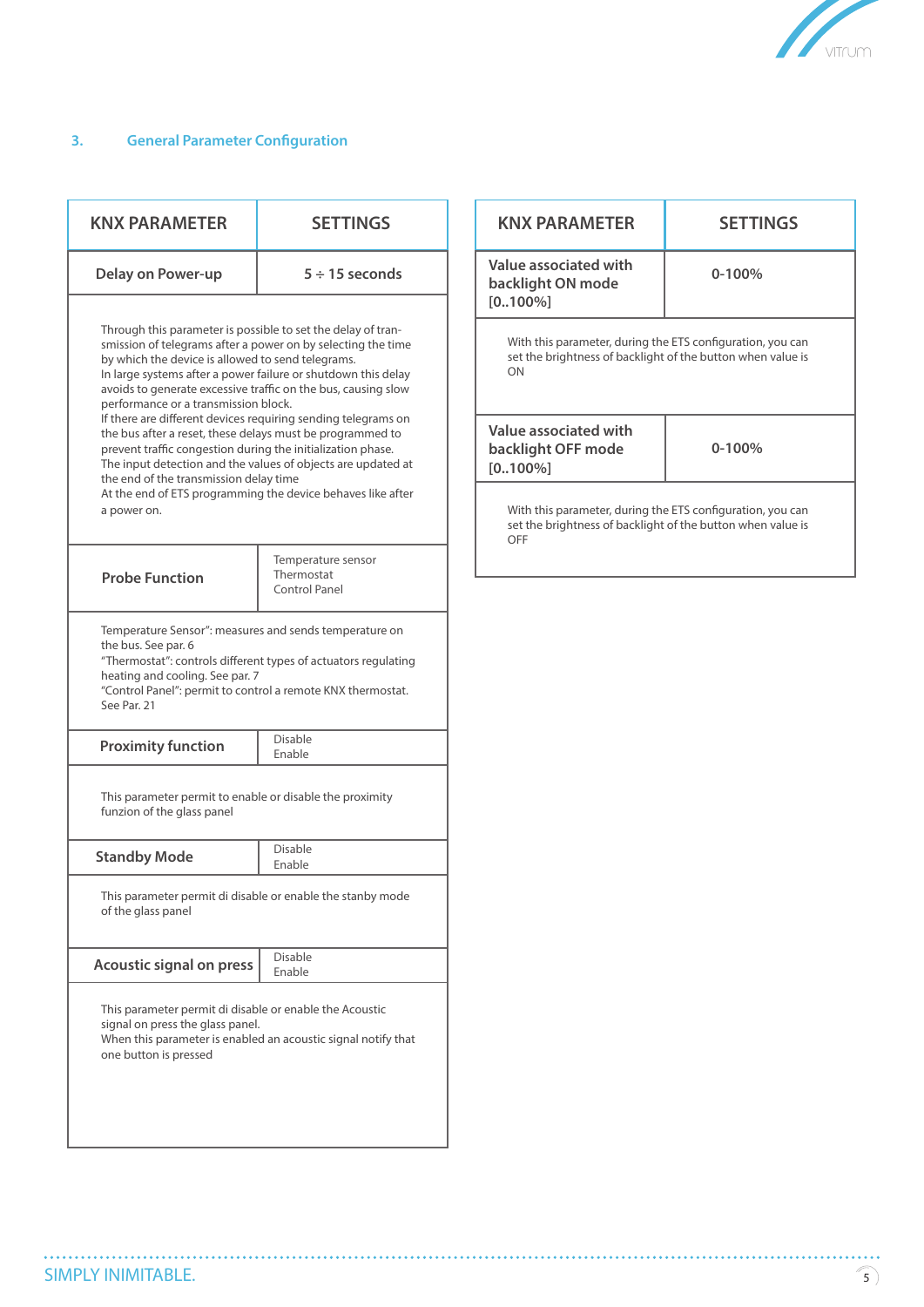

#### **4. Right button configuration**

The right button of the glass room temperature controller can be configured to perform the "function mode" or "nothing"

| <b>KNX PARAMETER</b>                                                                                                                                                     | <b>SETTINGS</b>             |  |  |
|--------------------------------------------------------------------------------------------------------------------------------------------------------------------------|-----------------------------|--|--|
| <b>Function</b>                                                                                                                                                          | nothing<br>function<br>mode |  |  |
| If function mode is selected, "number of byte values"<br>parameter is displayed.<br>When "function mode" is enable each press sends<br>the next byte of the sequence set |                             |  |  |
| Number of byte values                                                                                                                                                    | $2 - 9$                     |  |  |
| Select the number of byte values used in the "fun-<br>ction mode" function.                                                                                              |                             |  |  |
| Value $<$ x $>$ [19]                                                                                                                                                     | $0 - 255$                   |  |  |
| Select the corresponding value to be assigned to<br>the value $\langle x \rangle$                                                                                        |                             |  |  |

#### **5. Central / Left button**

For each of the two button, present on the device, the selections are made through a configuration page.

Every single button can be configured to perform one of the following functions:

- Nothing
- Activation on press
- Activation on short and long press
- Dimming
- Shutter and blinds
- Scene
- Command in sequence (on short and long press)
- Command in sequence (toggle mode)

| <b>KNX PARAMETER</b>                                                                                                                                                                                                                                                                                                                                                                                                                | <b>SETTINGS</b>                                                                                                                                                                                        |  |  |
|-------------------------------------------------------------------------------------------------------------------------------------------------------------------------------------------------------------------------------------------------------------------------------------------------------------------------------------------------------------------------------------------------------------------------------------|--------------------------------------------------------------------------------------------------------------------------------------------------------------------------------------------------------|--|--|
| Minimum time long<br>press input                                                                                                                                                                                                                                                                                                                                                                                                    | 0.3 <sub>sec</sub><br>$0,5$ sec<br>0.8 <sub>sec</sub><br>$1,0$ sec<br>2.0 <sub>sec</sub><br>$3,0$ sec<br>5.0 <sub>sec</sub><br>10 sec                                                                  |  |  |
| Determines how long must be a press to be consi-<br>dered long; if shorter than the selected value the<br>press will be considered short.                                                                                                                                                                                                                                                                                           |                                                                                                                                                                                                        |  |  |
| <b>Function</b>                                                                                                                                                                                                                                                                                                                                                                                                                     | Nothing<br>Activation on press<br>Activation on short and<br>long press<br>Dimming<br>Shutter and blinds<br>Scene<br>Command in sequence<br>(short/long press)<br>Command in sequence<br>(toggle mode) |  |  |
| Nothing<br>When the capacitive button is pressed no<br>action<br>are made<br>Activation on press<br>see par. 5.1- Activation on press<br>Activation on short and long press<br>see par. 5.2-Activation short/long press<br>Dimming<br>see par. 5.3- Dimming<br><b>Shutter and Blind</b><br>see par. 5.4- Shutter and Blind<br>Scene<br>see par. 5.5 - Scene Management<br>Command in sequence<br>see par. 5.6 - Command in sequence |                                                                                                                                                                                                        |  |  |

#### **6. Activation on press / edge**

The "Activation on edge " allows you to configure the sending of telegrams when the button is pressed or released

You can set to send a telegram with different values associated with different edges, or decide to send commands only one of the two edges

With the "Activation of the press" selection device can also be configured to send periodic messages with repetition period.

| <b>KNX PARAMETER</b>                           | <b>SETTINGS</b> |
|------------------------------------------------|-----------------|
| <b>Telegram Associated</b>                     | 1 byte<br>1 bit |
| It is possible to send 1 bit or 1 byte objects |                 |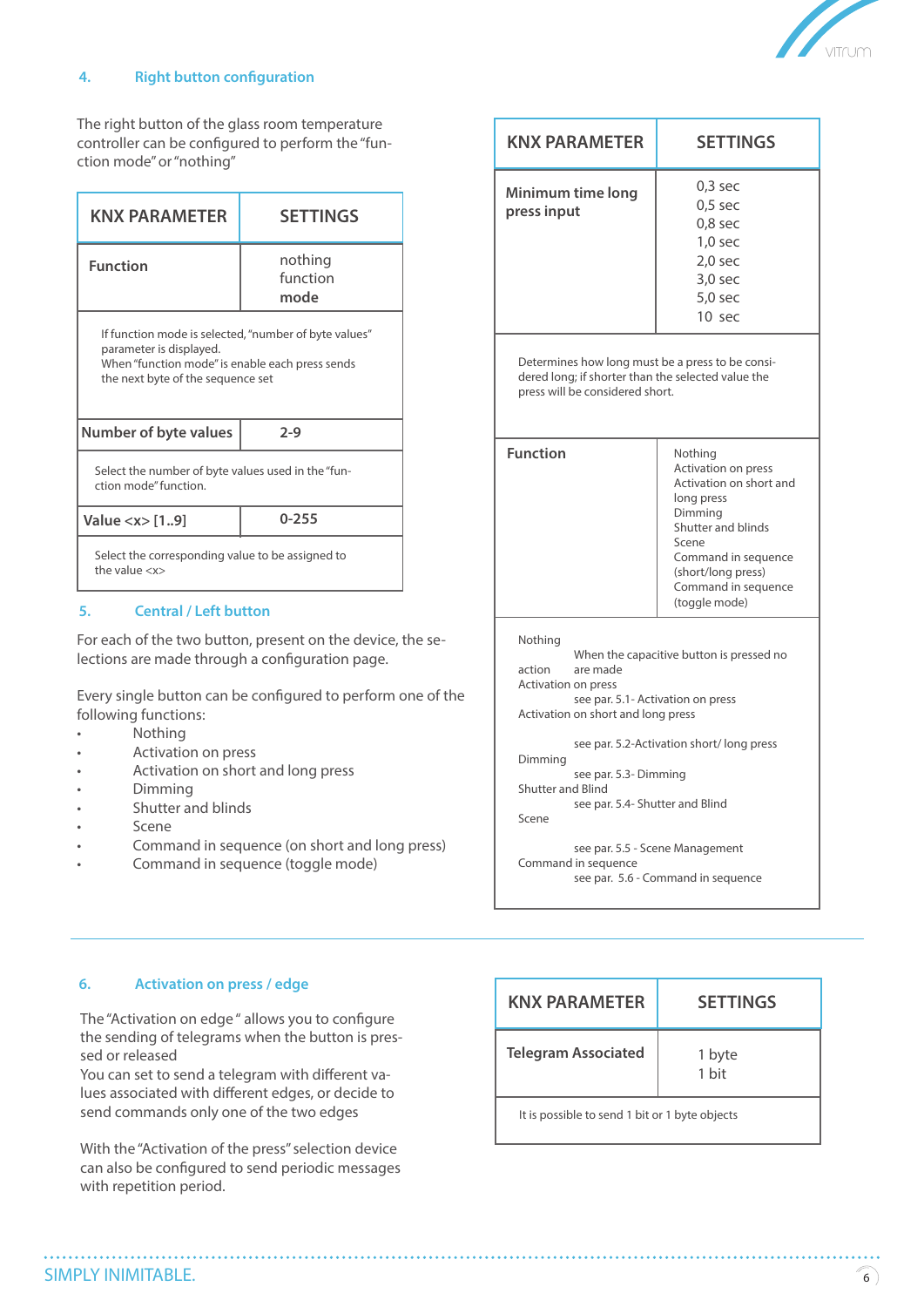

- On
- Off
- Toggle

Configurations for 1 bit object in events of pressing or releasing the button:

- Value 0-255 (generic signed int)
- Value o-100% (scaling value in steps of 5%0)
- HVAC Mode value (according to DPT\_HVAC-Mode 20.102)
- o AUTO
- o COMFORT
- o STANDBY
- o ECONOMY
- o BUILDING PROTECTION

| <b>KNX PARAMETER</b>                                       | <b>SETTINGS</b>                           |
|------------------------------------------------------------|-------------------------------------------|
| <b>Function</b>                                            | On press / release                        |
|                                                            | On press / release<br>, cyclic if press   |
|                                                            | On press / release<br>, cyclic if release |
|                                                            | On press / release<br>and always cyclic   |
| Note 1:<br>When periodical sending is enabled for one only |                                           |

When periodical sending is enabled for one only of the two edges, switching in the state where "no telegram" is associated causes the periodic sending stop.

Note 2:

If you want to handle both instant sending and periodic sending on only one of two fronts without performing an action on the other, for this you must select the option "no telegram".

| Feedback object                                                                                               | <b>Fnabled</b><br>Disable |  |  |
|---------------------------------------------------------------------------------------------------------------|---------------------------|--|--|
| Can be used when button is set as "1 bit - Toggle" in<br>order to have always the status of actuator updated. |                           |  |  |
| Send Telegram on<br>power up                                                                                  | <b>Fnabled</b><br>Disable |  |  |
|                                                                                                               |                           |  |  |

#### Note 1:

If you enable the sending of the telegram for button where you have already set the cyclic sending ; then the cyclic sending will start automatically at power on; at the end of the first period.

Note 2: If the command selected is "TOGGLE", the first value sent is always 1 because the CO value on power on is 0.

#### **7. Activation short/ long press**

The difference duration between short and long press is defined by the generic parameter "Minimum time for long press button central / left". You can set to send a telegrams with different values on short and long press or decide to send commands only on one of this events.



The parameters and mode of transmission of telegrams can be managed through "activation on long and short press" are the same set with the configuration "Activation of press" to the exclusion of the function of cyclic sending that is not provided here.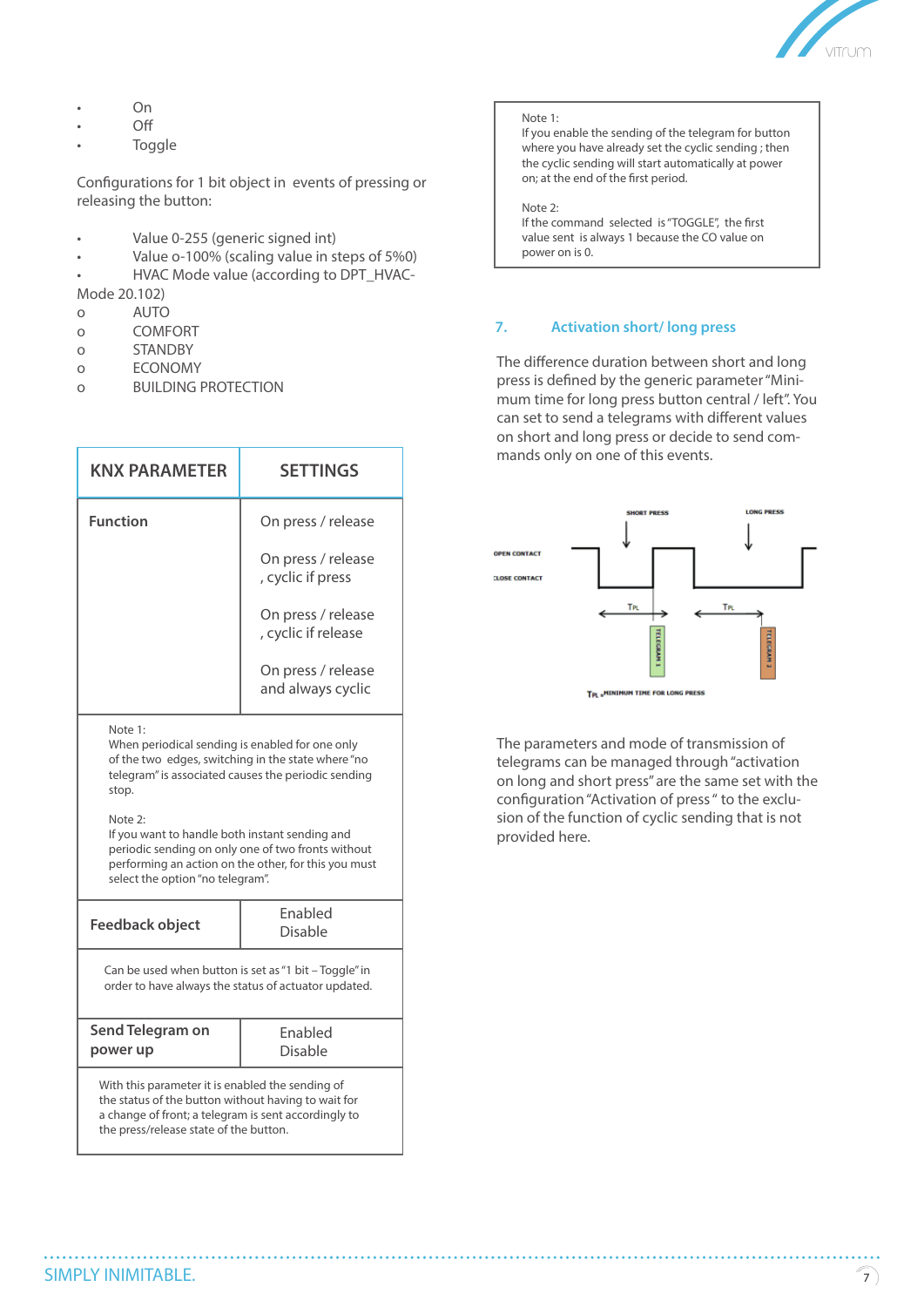

### **8. Input: Dimming**

Through the dimming function it's possible to control a light dimmer using short & long press of a button. Each button uses 2 communication objects:

• 1 bit dimension for ON /OFF command associated to short press operation

• 4 bit dimension for brightness regulation associated to long press operation

#### **9. Input: Shutter and Blind**

Through the Shutter and Blind function it's possible to control Roller Shutters or Blinds using short & long press of a button.

Each button uses 2 communication objects:

• 1 bit dimension for STEP /STOP command associated to short press operation

• 1 bit dimension for UP / DOWN command associated to long press operation

#### **10. Input: Scene Management**

| Function                  | Scene   |   |
|---------------------------|---------|---|
| Scene number (0-63)       | 0       | ÷ |
| Store scene on long press | Enabled |   |
| Enable learn scene object | Enabled |   |

In this configuration page it's possible to set the button for scene management: learn and recall scene commands.

These different behavior (recall and learn) are performed through two different actions (short and long press) of butto.

Learn scene on long press action is enabled by a parameter.

| <b>KNX PARAMETER</b>                                                                                                                                                                                                                                                                                                                                               | <b>SETTINGS</b>                        |  |  |
|--------------------------------------------------------------------------------------------------------------------------------------------------------------------------------------------------------------------------------------------------------------------------------------------------------------------------------------------------------------------|----------------------------------------|--|--|
| <b>Scene Number</b>                                                                                                                                                                                                                                                                                                                                                | Number of the<br>scene:<br>$0 \div 63$ |  |  |
| This parameter sets the value of the scene you<br>intend to learn / recall (one per button).<br>Remember that output devices (i.e. actuators, etc.)<br>generally can manage several scenes, each identi-<br>fied by a value (that varies from 0 to 63); therefore<br>is important to set this parameter correctly and<br>matching the number set on the actuators. |                                        |  |  |
| Disable<br>Store scene on long<br>Fnable<br>press                                                                                                                                                                                                                                                                                                                  |                                        |  |  |
| If disable, long press action is ignored and no<br>telegram is sent to the bus; if enable on long press<br>action a learn scene telegram is sent to the bus.                                                                                                                                                                                                       |                                        |  |  |
| <b>Enable learn scene</b><br>object                                                                                                                                                                                                                                                                                                                                | Disable<br>Fnable                      |  |  |
| If this parameter is enabled you have a communica-<br>tion object (size $= 1$ bit). When this object receives<br>a telegram "1" then the function associated to the<br>long press of the button (send the telegram storage<br>scenario) is enabled, when it receives a telegram "0"<br>the command associated with the long press is not<br>sent.                  |                                        |  |  |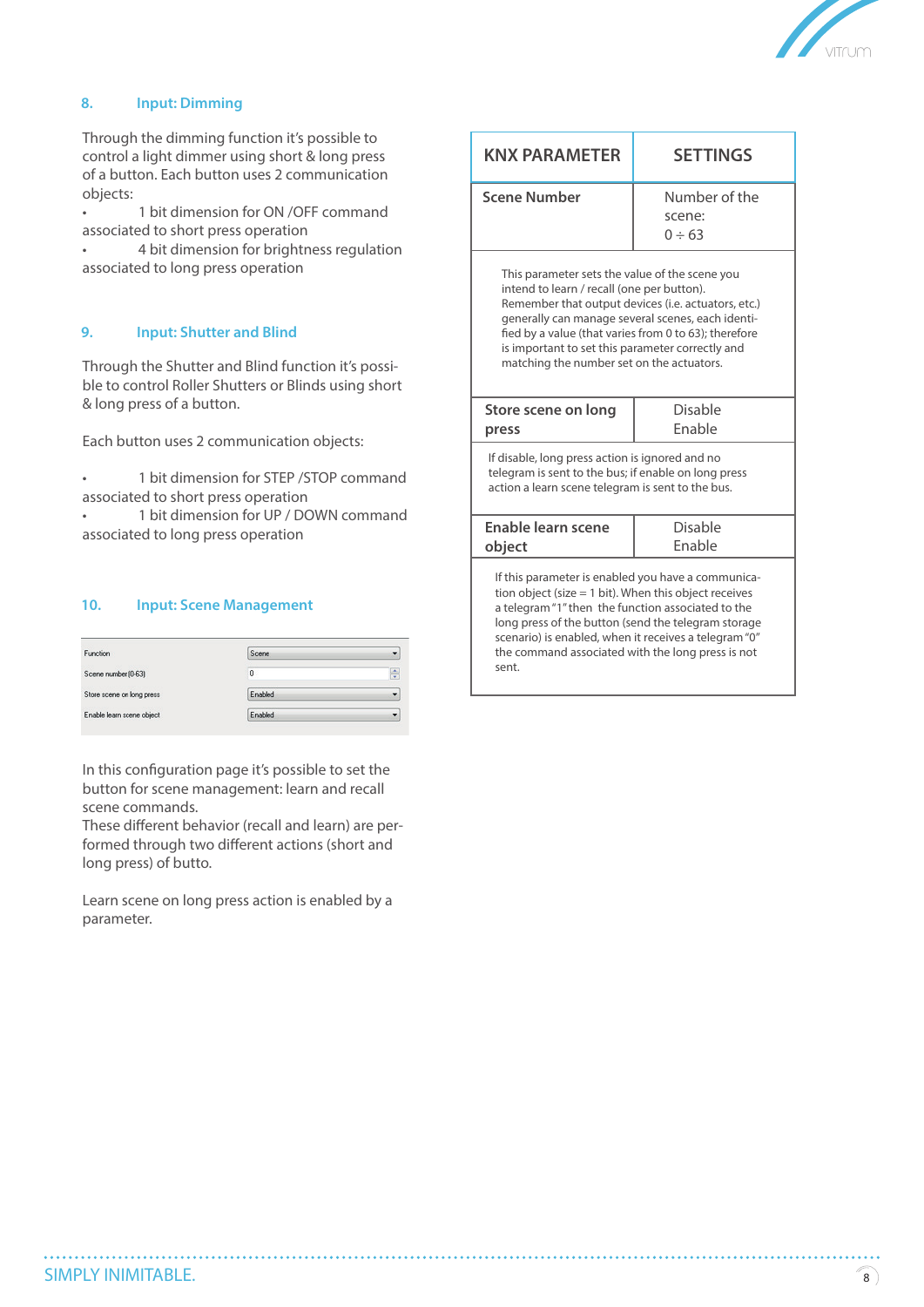

#### **11. Commands in sequence**

The function allows you to associate to short and long press, sequences of different commands on the bus.

For inputs this function is available for short and long press or for toggle evaluation.

The sequence consists of 2 or 3 commands which can each be sized as 1 bit or 1 byte.

Once defined the number of elements in the sequence (2 or 3) and their size (1-bit / 1 byte), you can associate different commands to each element of the sequence or decide to send commands only on one of the two events.

The waiting time between a command and the next is fixed in 1 second.

Each object communication can be connected to a different group address.

For example it is possible to define a sequence:

| Com.       | Dim.   | Command on<br>short press<br>(edge)    | Command on<br>short press<br>(edge)    |
|------------|--------|----------------------------------------|----------------------------------------|
| А          | 1 bit  | ΟN<br>(to actuators)                   | <b>OFF</b><br>(to actuators)           |
| B          | 1 byte | 100%<br>(to a dimmer)                  | 0%<br>(to a dimmer)                    |
| $\epsilon$ | 1 byte | <b>COMFORT</b><br>(to a<br>thermostat) | <b>ECONOMY</b><br>(to a<br>thermostat) |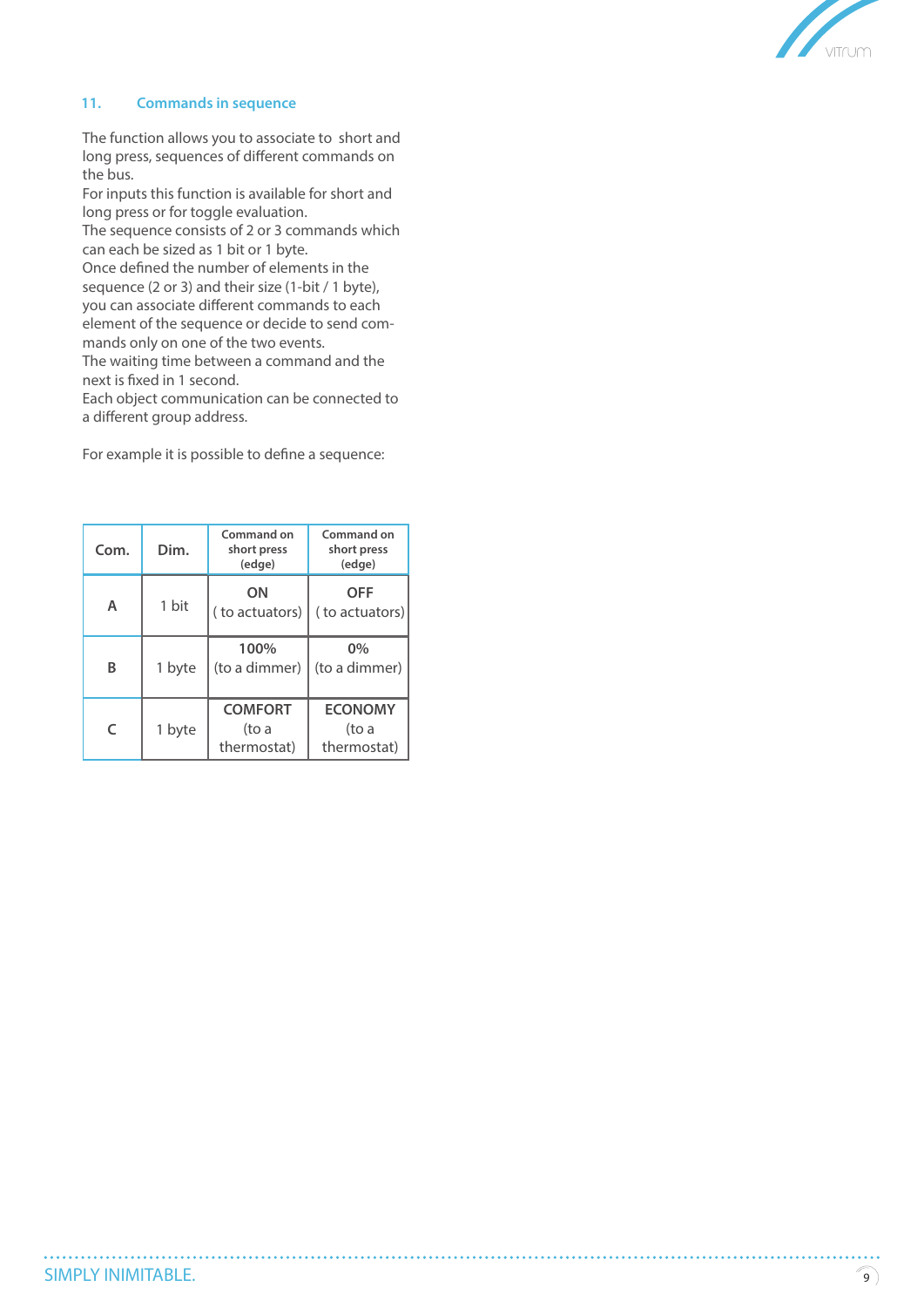

#### **12. Temperature sensor Function**

The temperature probe allows a reading of the temperature within its range with resolution 0.1 ° C.

| <b>KNX PARAMETER</b>                                                                                                                                                                                                                                                                                                                                                                                                                                                                                 | <b>SETTINGS</b>                                                                                                    |  |
|------------------------------------------------------------------------------------------------------------------------------------------------------------------------------------------------------------------------------------------------------------------------------------------------------------------------------------------------------------------------------------------------------------------------------------------------------------------------------------------------------|--------------------------------------------------------------------------------------------------------------------|--|
| $-5,0^{\circ}C \div +5,0^{\circ}C$ with<br><b>Temperature sensor</b><br>calibration<br>resolution, 0,1°C                                                                                                                                                                                                                                                                                                                                                                                             |                                                                                                                    |  |
| It's 'possible to add an offset to the temperature value<br>measured by the probe before it is sent on the bus or made<br>available for reading.                                                                                                                                                                                                                                                                                                                                                     |                                                                                                                    |  |
| <b>Temperature sensor</b><br>calibration                                                                                                                                                                                                                                                                                                                                                                                                                                                             | Disable<br>Enable                                                                                                  |  |
| It's 'possible to enable the periodic sending of measured<br>temperature value, if this option is disabled, reading can be<br>done only on read-request.                                                                                                                                                                                                                                                                                                                                             |                                                                                                                    |  |
| <b>Sending interval</b>                                                                                                                                                                                                                                                                                                                                                                                                                                                                              | 1 min<br>30 min<br>5 min<br>1 <sub>h</sub><br>$10 \text{ min}$<br>4 h<br>$15 \text{ min}$<br>12h<br>45 min<br>24 h |  |
| If you enable the periodic sending the sending interval is set<br>by this parameter.                                                                                                                                                                                                                                                                                                                                                                                                                 |                                                                                                                    |  |
| <b>KNX PARAMETER</b>                                                                                                                                                                                                                                                                                                                                                                                                                                                                                 | <b>SETTINGS</b>                                                                                                    |  |
| <b>Enable threshold T1</b>                                                                                                                                                                                                                                                                                                                                                                                                                                                                           | Disable                                                                                                            |  |
| (low)                                                                                                                                                                                                                                                                                                                                                                                                                                                                                                | Enable                                                                                                             |  |
| You can also enable two thresholds for temperature and, for<br>each thresholds, send a telegram of attention (of size 1 bit)<br>whenever the measured temperature exceeds or falls below<br>the threshold.<br>For each threshold can be set whether to send the tele-<br>gram "1" when the measured temperature "T" exceeds the<br>threshold temperature "Tx" and then send the telegram "0"<br>when the measured temperature "T" becomes less than the<br>threshold temperature "Tx "or vice versa. |                                                                                                                    |  |
| Enable threshold T2                                                                                                                                                                                                                                                                                                                                                                                                                                                                                  | Disable                                                                                                            |  |
| (high)                                                                                                                                                                                                                                                                                                                                                                                                                                                                                               | Enable                                                                                                             |  |
| See description of "Enable threshold T1 (low)".                                                                                                                                                                                                                                                                                                                                                                                                                                                      |                                                                                                                    |  |
| Value threshold T1                                                                                                                                                                                                                                                                                                                                                                                                                                                                                   | $-15^{\circ}$ C $\div$ +55 $^{\circ}$ C                                                                            |  |
| Value threshold T2                                                                                                                                                                                                                                                                                                                                                                                                                                                                                   | $-15^{\circ}$ C $\div$ +55 $^{\circ}$ C                                                                            |  |
| Telegram to send whenT <t1< th=""><th>Telegram "0"<br/>Telegram "1"</th></t1<>                                                                                                                                                                                                                                                                                                                                                                                                                       | Telegram "0"<br>Telegram "1"                                                                                       |  |
| Telegram to send whenT <t2< th=""><th>Telegram "0"<br/>Telegram "1"</th></t2<>                                                                                                                                                                                                                                                                                                                                                                                                                       | Telegram "0"<br>Telegram "1"                                                                                       |  |
| <b>Object enable for Trigger</b><br>1 and $2$                                                                                                                                                                                                                                                                                                                                                                                                                                                        | Hide<br>Show                                                                                                       |  |

It's 'possible to enable/disable the remote temperature sensor with a communication object. When this object is enabled and receives a telegram "1" the temperature probe is active and sends trigger telegrams according to thresholds T1 and T2 values; otherwise only temperature value is periodically sent.

| Initial value enable<br>object |  |
|--------------------------------|--|
|--------------------------------|--|

Allows to initialize enable object as active (1) or inactive (0) after power on, reset or download.

#### **13. Thermostat Function**

The temperature sensor can be configured as a thermostat to control the temperature of a room or area by driving heating or cooling equipment / air conditioning fan coils / valves or through commands on / off to heating /cooling elements such as radiators, heat pumps, split, etc. ..

The thermostat operates temperature in a range from -50  $^{\circ}$  C to + 100  $^{\circ}$  C with 0.1  $^{\circ}$  resolution.

Setpoint values sent to the device on the bus are accepted in a range from 10°C to 50°C

Setpoint accepted in SETPOINT MODE are in a range from 10°C to 50 °C

#### **14. Target Setpoint Settings**

The temperature sensor can be configured as a thermostat to control the temperature of a room or area by driving heating or cooling equipment / air conditioning fan coils / valves or through commands on / off to heating /cooling elements such as radiators, heat pumps, split, etc. ..

The thermostat operates temperature in a range from -50 ° C to + 100 ° C with 0.1 ° resolution.

Setpoint values sent to the device on the bus are accepted in a range from 10°C to 50°C

Setpoint accepted in SETPOINT MODE are in a range from 10°C to 50 °C

#### **SETPOINT MODE object**

When "Thermostat control mode" parameter is selected with the value SETPOINT MODE, object HVAC Mode is no longer visible. Each time the thermostat receives a value on object SETPOINT MODE ( 2 byte size), it is used as setpoint for temperature control.

**HVAC MODE object (switched heat / cool)**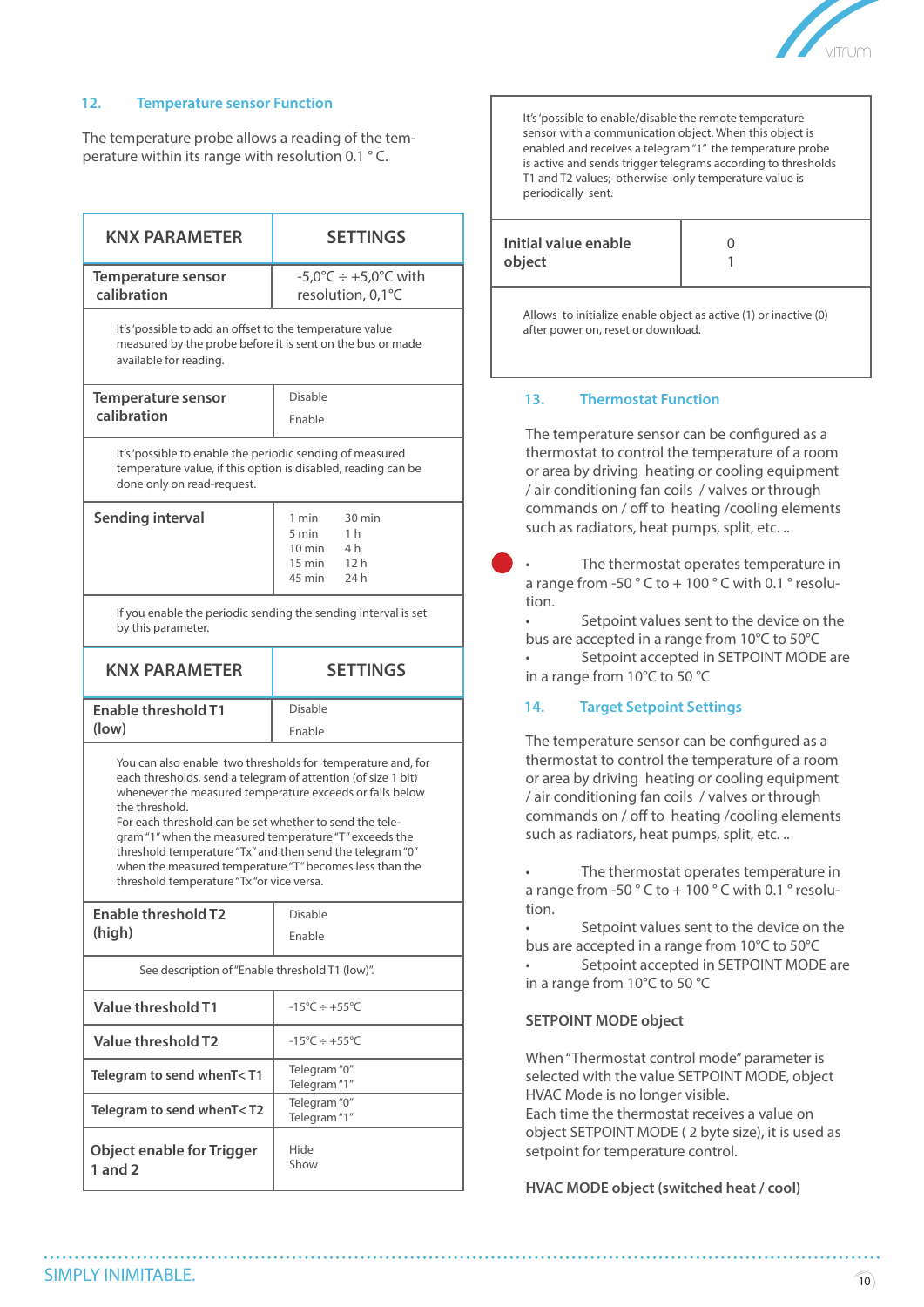

Using the object HVAC MODE (1 byte size), you can set the thermostat in one of the following modes: OFF; ECONOMY; STANDBY; COMFORT; each mode is associated with a setpoint set by a ETS parameter. OFF mode is associate to setpoint antifreeze in heating mode and high temperature protection in cooling mode.

#### **HVAC MODE object (automatic heat / cool)**

Behaviour for this value of parameter "Thermostat control mode" is the same as above described but the switching from heating to cooling mode and vice versa is automatic. With this setting it is necessary to set an insensitive zone as in parameter "Dead zone".

Whenever temperature becomes greater than : Setpoint comfort heating + (Dead Band / 2) active control is cooling; when temperature becomes less than: Setpoint comfort cooling - (Dead Band / 2) active control is heating. **COMFORT object**



#### **SETPOINT COMFORT object SETPOINT STANDBY object SETPOINT ECONOMY object**

These 2 byte objects are used to set the setpoint values for COMFORT, STAND-BY, ECONOMY mode. Whenever change, the setpoint are in saved in memory.

After download these setpoint are reset to values according to ETS parameter; on power up these object are set according to last values before power down.

Use these communication objects to change current setpoint for every HVAC Mode according to the current active control (heating or cooling)

| <b>SETPOINT OBJECTS</b> |                          |  |
|-------------------------|--------------------------|--|
| Telegram received on:   | Setpoint changed:        |  |
| COMFORT (OBJ #25)       | Setpoint comfort heating |  |
| STANDBY (OBJ#24)        | Setpoint comfort heating |  |
| ECONOMY (OBJ # 23)      | Setpoint economy heating |  |
| COMFORT (OBJ # 28)      | Setpoint comfort cooling |  |
| STANDBY (OBJ #27)       | Setpoint standby cooling |  |
| ECONOMY (OBJ # 26)      | Setpoint economy cooling |  |

COMFORT object (1 bit size) is visible only when "Thermostat control mode" parameter is selected with the value HVAC MODE.

When a telegram "1" is received thermostat goes in COMFORT mode (it applies for both heating and cooling)

On receipt of a telegram "0", thermostat returns to the mode set by HVAC MODE object.

COMFORT mode can be set also with timing: after a time set by a parameter thermostat returns in the previous mode.

| <b>KNX PARAMETER</b>          | <b>SETTINGS</b>                |
|-------------------------------|--------------------------------|
| <b>Comfort Object</b>         | Time limited<br>Time unlimited |
| <b>Comfort Overwrite Time</b> | 1255 (minutes)                 |

#### **WINDOW CONTACT object**

This object, if enabled, has higher priority than HVAC MODE, SETPOINT MODE, COMFORT objects.

When a telegram is received ("0" or "1") on the communication object WINDOW CONTACT thermostat enters a power saving mode:

• BUILDING PROTECTION (if running in HVAC MODE)

Setpoint antifreeze / high temperature protection (if running in SETPOINT MODE)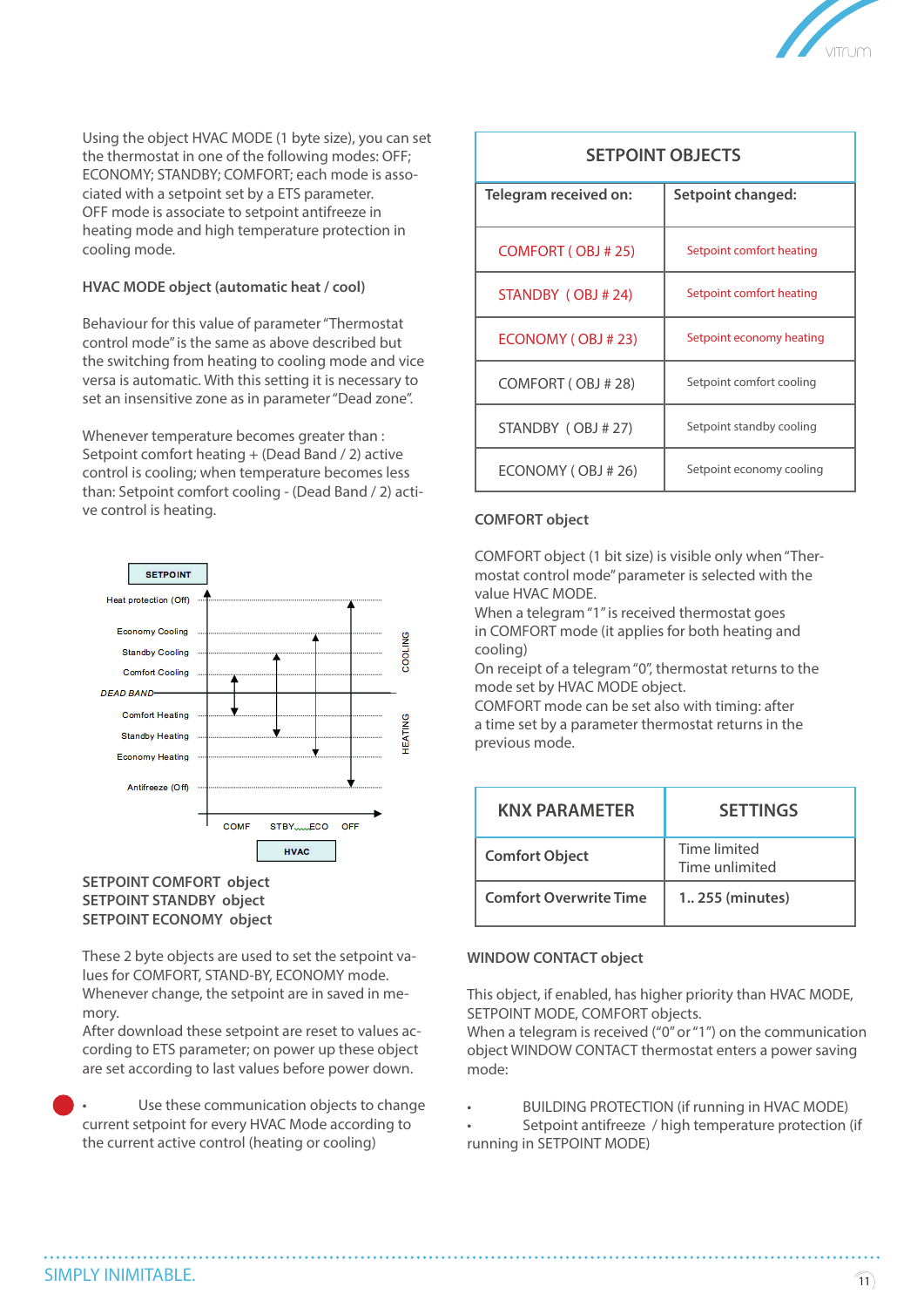

If the telegram received indicates that the window is opened thermostat change its mode or setpoint after 1 minute from the reception of the telegram. When it receive a telegram corresponding to state "window closed" it restores the previous mode, always with a delay of 1 minute . The value of SETPOINT ADJUSTMENT (if enabled) is always restored.

#### **SETPOINT ADJUSTMENT object**

The object SETPOINT ADJUSTMENT allows you to temporarily change the setpoint value used by the thermostat applying an offset to the current value. If the thermostat is operating in "HVAC MODE" the offset value is applied from the time of receipt of a valid telegram on object SETPOINT ADJUSTMENT until this value does not change, even in case of change of the active mode (Comfort and Standby only); this does not happen with regard to Economy mode and Building Protection: in this modes the value of object SETPOINT ADJUSTMENT is forced to 0. Similarly, if the thermostat is operating in SETPOINT MODE the offset value is applied also when the setpoint value received on this object changes.

#### **ADDITIONAL TEMPERATURE object**

It is possible to enable the reading of a second external probe which sends the measurement data to the thermostat via the communication object ADDITIO-NAL TEMPERATURE of size 2 bytes.

| Ratio between internal<br>90 % internal-10 %<br>and additional sensor<br>external<br>80 % internal-20 %<br>external<br>70 % internal-30 %<br>external<br>60 % internal-40 %<br>external<br>50 % internal-50 %<br>external<br>40 % internal-60 %<br>external<br>30 % internal-70 %<br>external<br>20 % internal-80 %<br>external<br>10 % internal-90 %<br>external<br>Additional sensor only | <b>KNX PARAMETER</b> | <b>SETTINGS</b> |
|---------------------------------------------------------------------------------------------------------------------------------------------------------------------------------------------------------------------------------------------------------------------------------------------------------------------------------------------------------------------------------------------|----------------------|-----------------|
|                                                                                                                                                                                                                                                                                                                                                                                             |                      |                 |

This parameter set the "weight" to assign to internal and additional temperature;

#### **Surveillance time for additional sensor**  10..255 (min)

Whenever the thermostat receive a valid data from additional temperature sensor it consider this value in the calculation of the measured temperature and reset the internal time (monitoring time), if the surveillance time expires without receiving any valid data thermostat start considering only the internal probe (at 100%) until it receives a new valid data. (see paragraph 10 "Temperature probe failure / out of range measurement ")

If external probe is enabled the monitoring time is used to check if the additional temperature sensor periodically sends valid data to the thermostat. This mechanism avoids to consider as valid some data which can be old hours or days, for example if the additional sensor should fail or the thermostat could not receive data for long time.

It is strongly recommended to set a value for surveillance time of the additional sensor more than twice of the period set for the cyclical sending of the additional sensor.

If the external probe is weighted at 100% (Parameter Ratio between internal and external = external sensor only) then when the monitoring time expires the thermostat switch off all controlled loads until the reception of a valid telegram

#### ACTUAL SETPOINT object

The ACTUAL SETPOINT object send the setpoint in use and is sent every time:

- The value of HVAC mode object changes
- The value BASE SETPOINT changes

The value of SETPOINT ADJUSTMENT object changes

- After download
- One minute after power on

#### **15. Two points on/off**

Control algorithm "2 points on / off " is used to control heating or cooling elements that can be controlled by switching on and off of the same elements, radiators, underfloor heating with on-off valves, boilers, etc. .. When the thermostat switches to "winter mode" (heat mode) sends a off command on object ON/OFF COOLING and operates the control only through the object ON/OFF HEATING (the object ON/OFF COO-LING is therefore not updated anymore until it returns in "cooling mode").

Therefore in the transition from " winter" to "summer" mode sends a off command on ON/OFF HEATING commands and activates the control through the object ON/OFF COOLING.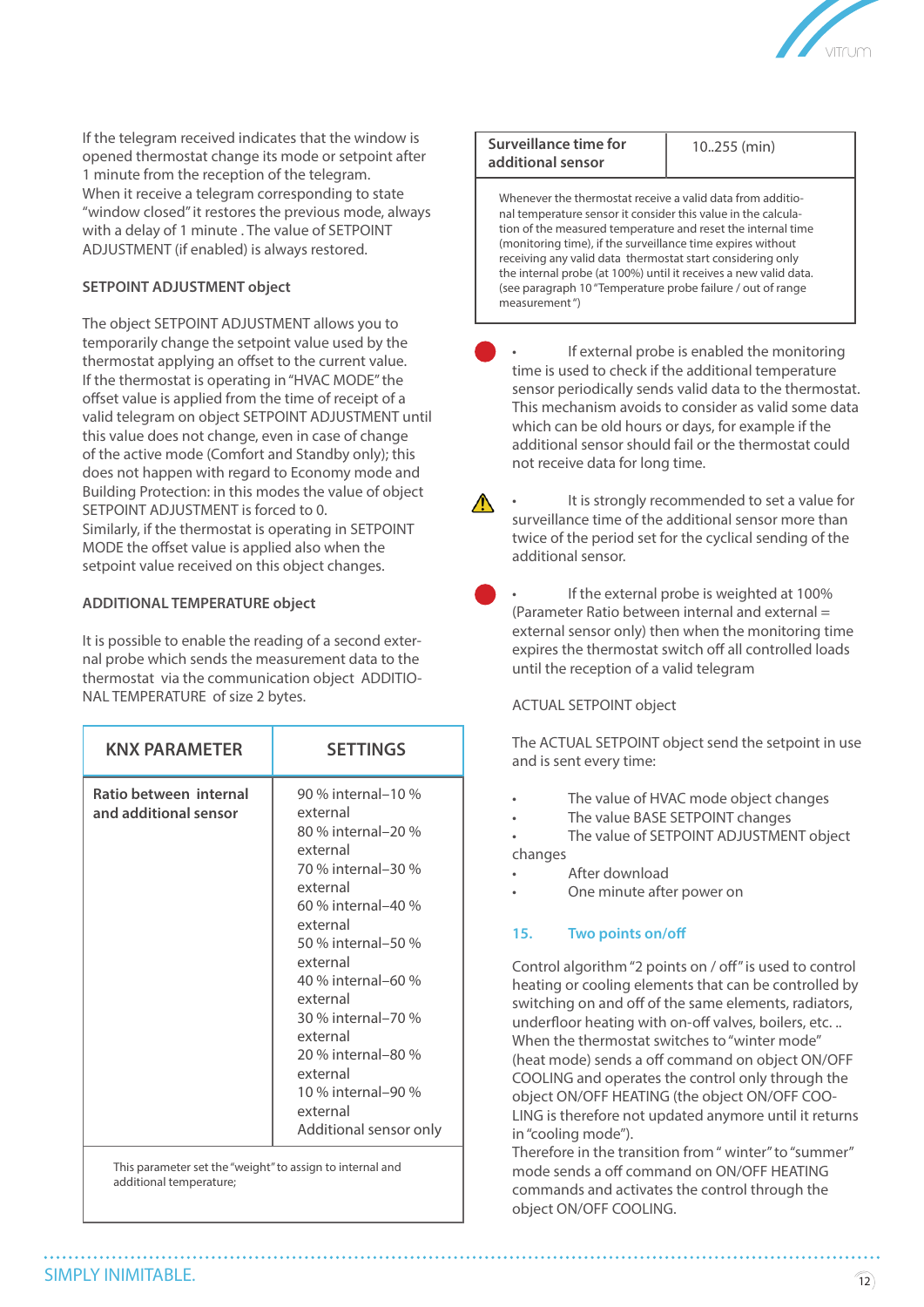

#### on/off control in heating mode:



#### **16. On/off with PWM control**

On/off with PWM control is an algorithm that reduces the effects of hysteresis around the set point value by adjusting the controls on the values ranging from 0% to 100% where 0% means "control off " and 100% means "maximum control action". Once a cycle time is defined the thermostat sets the actuator to ON for a fraction of the cycle time and OFF for the remaining part. Driving the actuator with the control value of 80% means that it is active (i.e., ON) for 80% of cycle time and OFF for the remaining 20%.

| <b>KNX PARAMETER</b>                                                                                                                                                                                                                                                                                                                                                                                                                                                                                                                                                                                                                                                 | <b>SETTINGS</b>       |  |
|----------------------------------------------------------------------------------------------------------------------------------------------------------------------------------------------------------------------------------------------------------------------------------------------------------------------------------------------------------------------------------------------------------------------------------------------------------------------------------------------------------------------------------------------------------------------------------------------------------------------------------------------------------------------|-----------------------|--|
| Cycle time (TCp)                                                                                                                                                                                                                                                                                                                                                                                                                                                                                                                                                                                                                                                     | 10, 20, 30, 60 min    |  |
| It defines the time interval.                                                                                                                                                                                                                                                                                                                                                                                                                                                                                                                                                                                                                                        |                       |  |
| <b>Proportional band (Bp)</b>                                                                                                                                                                                                                                                                                                                                                                                                                                                                                                                                                                                                                                        | 0.8, 1.2, 1.6, 2.0 °C |  |
| The proportional band BP is a range of temperatures<br>between "Setpoint" and "Setpoint-Bp" in heating mode and<br>between "Setpoint" and "Setpoint+Bp" in cooling mode, wi-<br>thin this interval thermostat controls the temperature using<br>the proportional algorithm; outside It drives actuator always<br>in ON or OFF.<br>When temperature is inside this range device wait the end of<br>the cycle time before calculating the duty cycle of the next<br>cycle.<br>When temperature is outside of this range : below "Setpoint-<br>Bp" in heating mode or above "Setpoint+Bp" in cooling mode<br>it starts a new cycle as soon as temperature enters the Bp |                       |  |

on/off control in cooling mode:

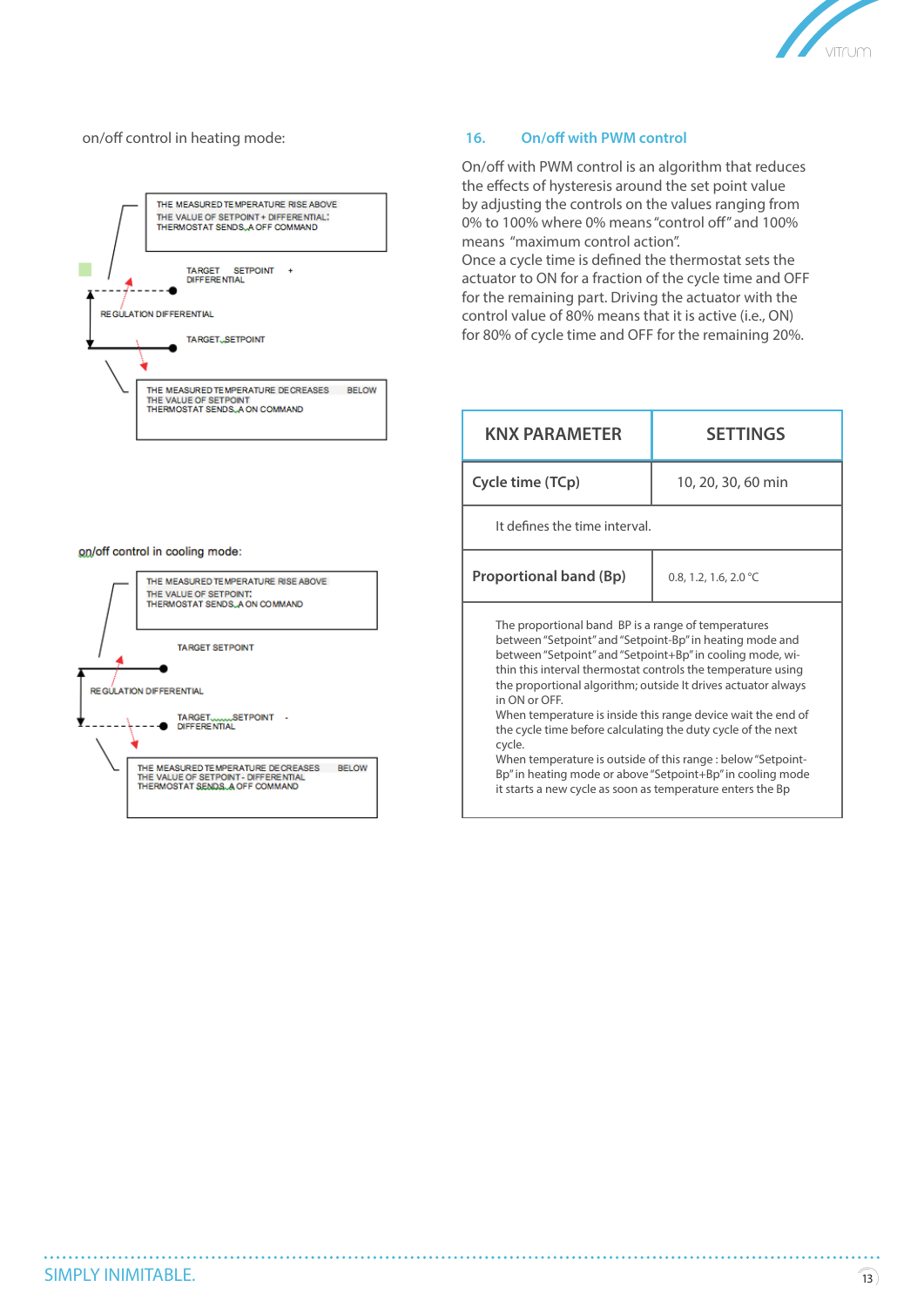

100.%QFE **TARGET SETPOINT** 20 % ON - 80 % OFF PROPORTIONAL BAND<br>(Ba) 중 40 % ON 60 % OFF **VALVE** 60 % ON-40 % OFF 80 % ON - 20 % OFF **TARGET** SETPOINT - Bp. 100 % ON

PWM control in cooling mode.:



PWM control in heating mode: Control logic for a 3 speed fan coil in heating: When temperature increasing



When temperature decreasing



#### **17. Fan coil on/off**

Fan coil is a device that controls the flow of cooling / heating liquid driving a valve (2-pipe fan coil) or two valves (4-pipe fan coil).

Liquid exchanges heat/cool with the environment through a ventilation system controlled by a fan. The fan is driven by an engine that typically has 3 windings that can be enabled at 3 distinct speeds.

Where:

- Tsp : Target setpoint temperature
- Tdrv1 : regulation differential in heating for V1 Speed
- Tdrv2 : regulation differential in heating for V2 Speed
- Tm : Actual measured temperature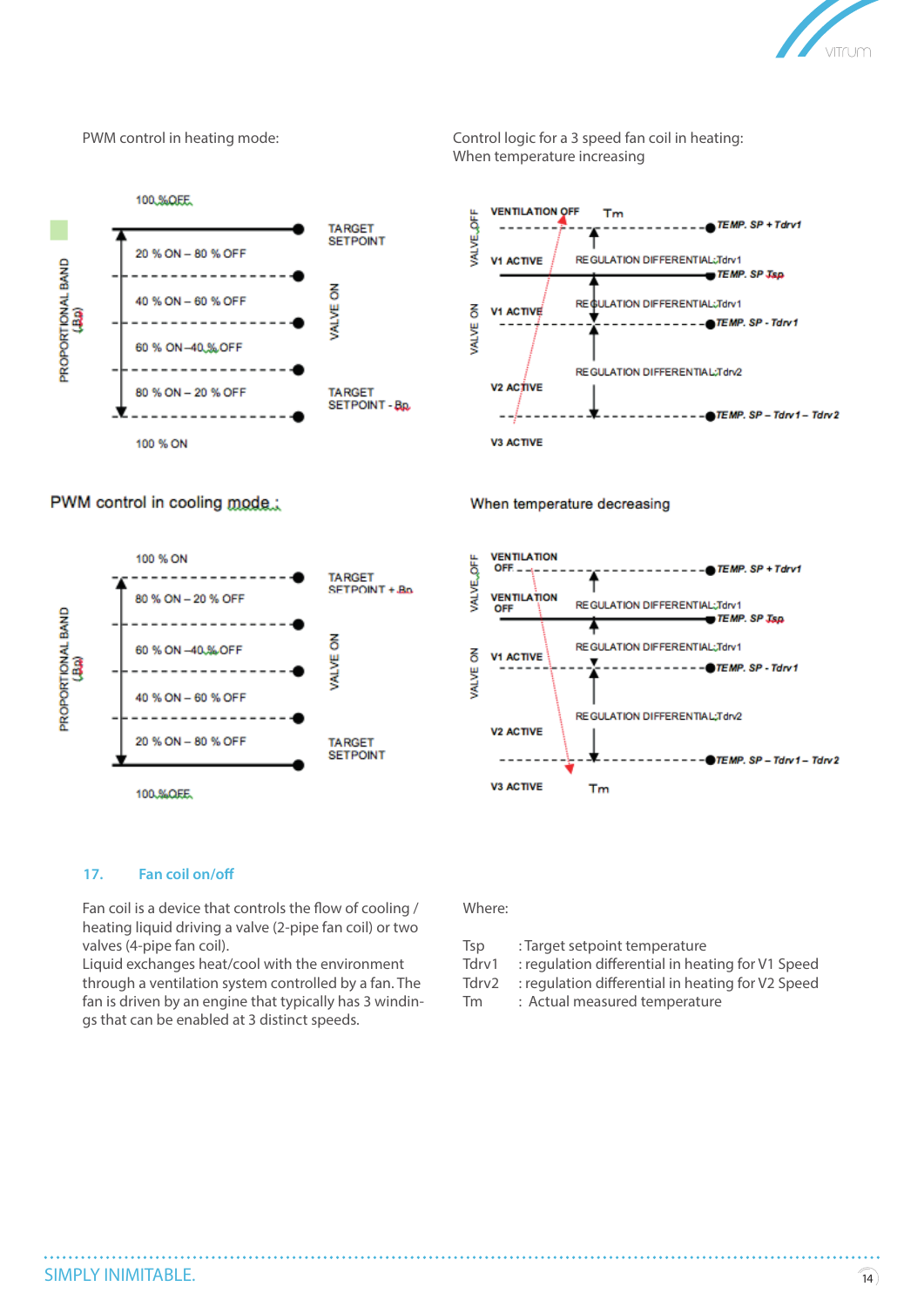

Control logic for a 3 speed fan coil in cooling: When temperature decreasing



When temperature increasing



#### Where:

- Tsp : Target setpoint temperature
- Tdcv1 : regulation differential in cooling for V1 Speed
- Tdcv2 : regulation differential in cooling for V2 Speed
- Tm : Actual measured temperature

#### **18. Fan coil control % (or generic continuous control)**

Logic and parameters are the same used in On/off with PWM control mode; the difference is that now the proportional value is sent to the bus via a 1 byte object format as a % value from 0% to 100%.

This mode is useful to control fan coils (selecting 2 or 4 pipes) or generic proportional actuators as valve drivers only linking the 1 byte communication object and avoiding to link the valve objects.

#### **CONTINUOUS CONTROL object**

This 1 Byte object send % control value to actuator.

#### **SET MAN/AUTO MODE object**

SET MAN/AUTO MODE Objects is a CO for changing the calculation mode for CONTINUOUS CONTROL object; in AUTO Mode the calculation is carried out via a proportional algorithm (Δ temperature between actual temp. and Setpoint Temp) and a integral correction (Cycle Time ); in MAN mode the output value control is set by the value send to the object FORCE VALUE IN MANUAL MODE object.

#### **19. Temperature probe failure / out of range measurement**

If the temperature probe is disconnected or in short circuit the control action is interrupted and the controlled actuators are switched off.

The value of temperature sent on the bus in case of probe disconnection or short circuit or for out of range measured value is 0 °C (according to KNX DPT\_Value\_Temp 9.001)

#### **TEMPERATURE SENSOR ALARM object**

In event of temperature probe failure / out of range measurement a telegram from 1 bit communication object - obj #33: "Temperature sensor alarm" - is sent on the bus with value 1. As soon the temperature sensor works good again a value "0" is transmitted.

To correctly manage the use of internal and/or additional refers to the following possible configuration modes: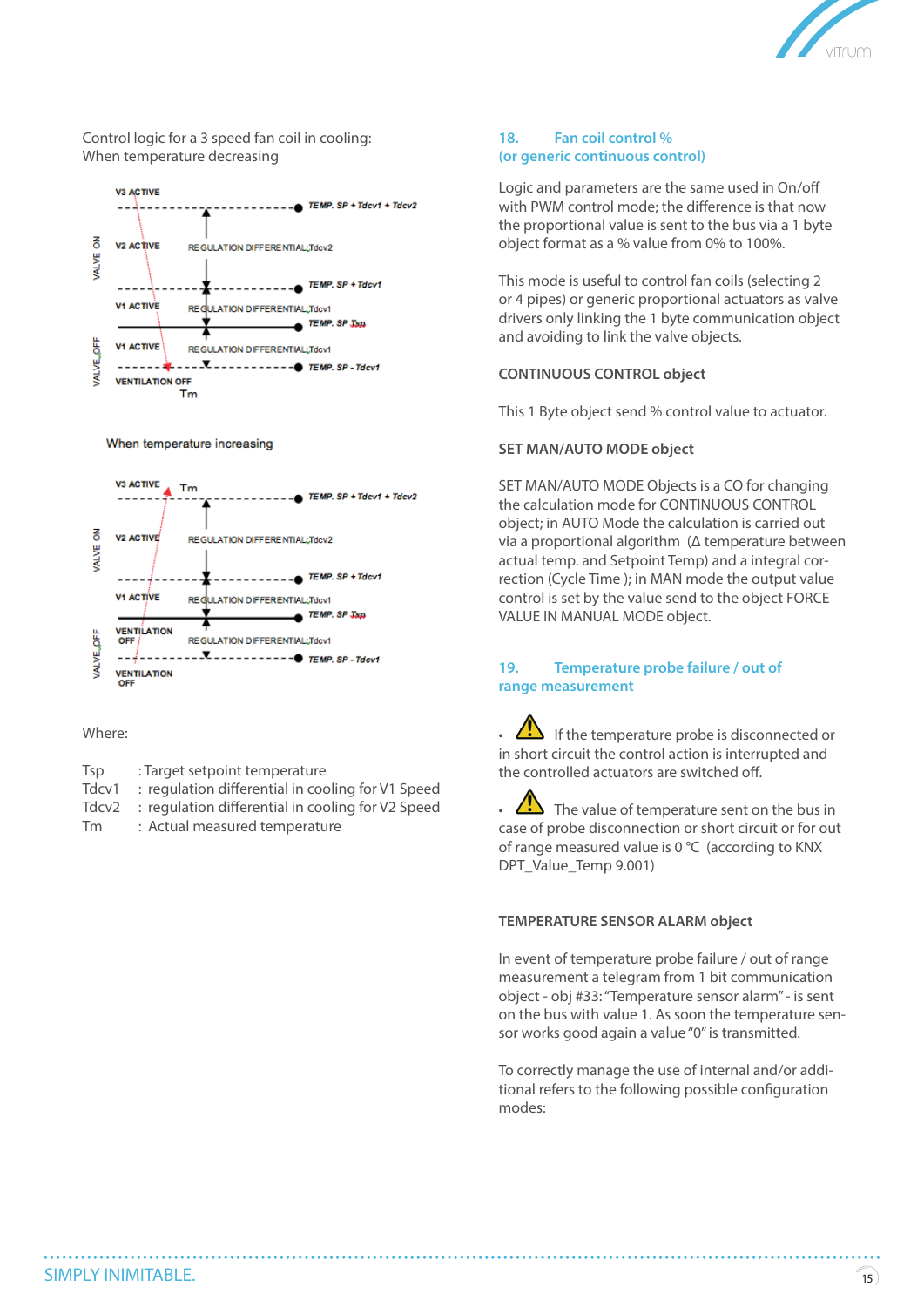

| Internal probe              | Used                | Internal probe              |
|-----------------------------|---------------------|-----------------------------|
| <b>Additional probe</b>     | <b>Disabled</b>     | <b>Additional probe</b>     |
| <b>Ratio between probes</b> | NA. (100% internal) | <b>Ratio between probes</b> |

Measure of temperature is performed every 60 seconds; if the temperature probe is disconnected or in short circuit the control action is interrupted and the controlled actuators are switched off.

probe disconnection / short circuit / out of range measurement:

Obj #15 "Actual temperature" transmits 0 °C Obj #33 "Temperature sensor alarm transmits "1"

# **CONFIGURATION MODE 2**

| <b>Internal probe</b>       | Used            |
|-----------------------------|-----------------|
| <b>Additional probe</b>     | Received by bus |
| <b>Ratio between probes</b> | 10 % to 90%     |

Measure of internal temperature is performed every 60 seconds; the additional temperature is read every 60 considering last value received on Obj #16 "Additional temperature".

The value of temperature sent on the bus is the pounded average between internal and additional probes value.

If the additional temperature is out of range or the surveillance time expires without any message received, thermostat start considering only the internal probe until it receives a new valid value from the additional probe; in this case the additional value is taken in count again.

Anyway, if the internal temperature is out of range or probe is disconnected / short circuit then the control action is interrupted and the controlled actuators are switched off:

Obj #15 "Actual temperature" transmits 0 °C regardless the value received from additional sensor. Obj #33 "Temperature sensor alarm transmits "1"

When internal probe starts again to measure a "in-range" value thermostat start again its control action.

### **CONFIGURATION MODE 1 CONFIGURATION MODE 3**

| Used                | Internal probe              | Not used            |
|---------------------|-----------------------------|---------------------|
| <b>Disabled</b>     | <b>Additional probe</b>     | Connected or by bus |
| NA. (100% internal) | <b>Ratio between probes</b> | 100% external       |

If the additional temperature is out of range or the surveillance time expires without any message received, thermostat stops the control action and the controlled actuators are switched off.

If internal probe is anyway connected (but not used until additional probe is working good) then in event of failure of the additional probe the internal probe is used (see behaviour of configuration mode 1).

When additional probe begin to measure a "in-range" value thermostat start again its control action and return to consider the additional probe.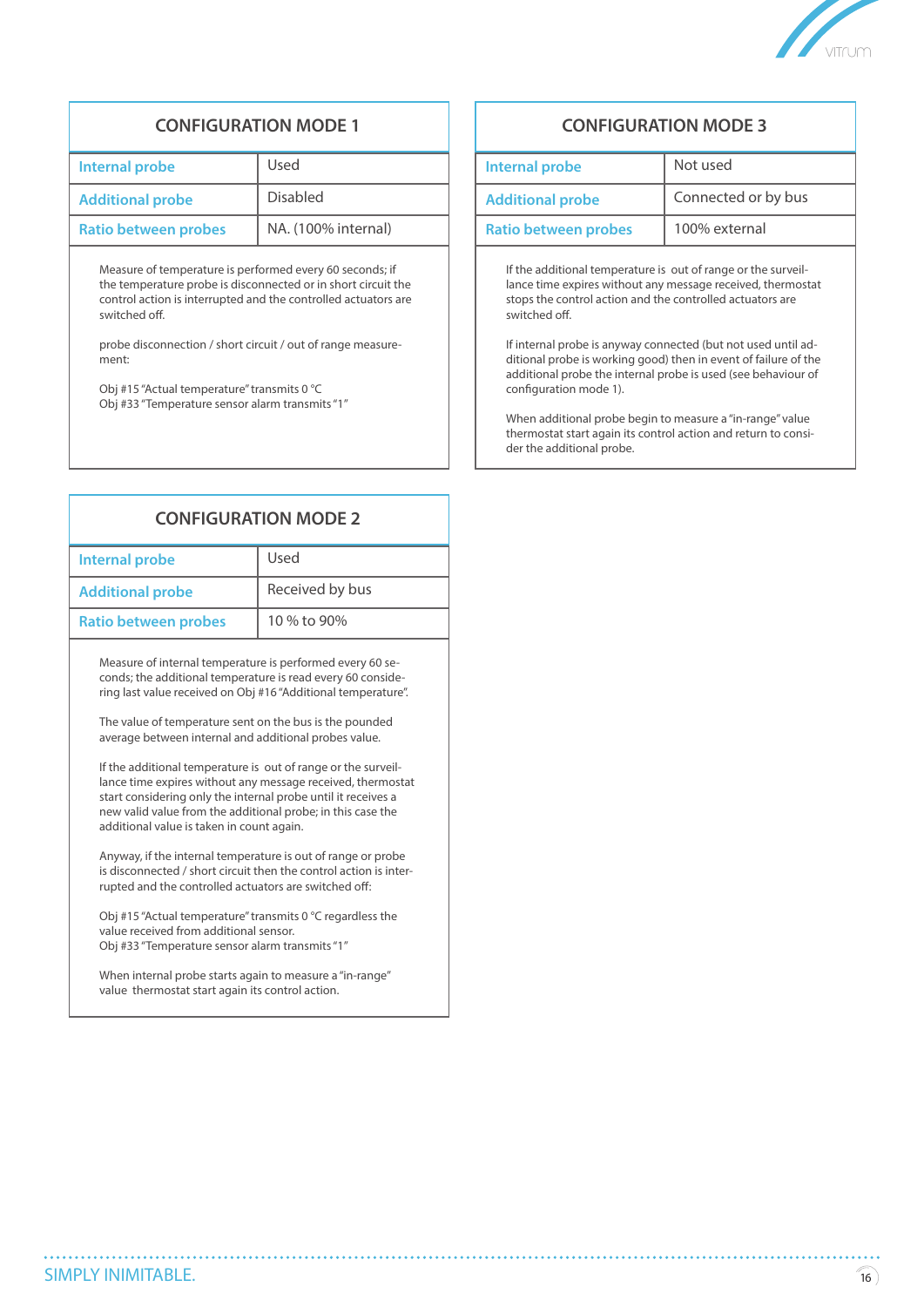

#### **20. Behavior of Thermostat on voltage failure, recovery and commissioning.**

Behavior on bus voltage failure

On failure of bus voltage no actions are executed by the device; behavior of controlled actuators must be set using their own parameters.

Behavior on bus voltage recovery

On bus voltage recovery all the communication objects are set to 0 except for objects for which a parameter is defined for the initial value.

Thermostat keeps these values in memory and restore them after recovery:

- Heat / Cool mode (if enabled)
- HVAC Mode (if enabled)
- Base Setpoint (if enabled)
- Force value in manual mode (if enabled)

Control values (i.e. commands to actuators) are calculated on the base of actual setpoint and measured temperature.

• After power on device recalculates the commands to actuators and switch them on, if necessary, otherwise does not carry out any action; you are recommended to set the behavior of actuator in order to switch the heating / cooling equipment off after bus power on.

Behaviour on commissioning (ETS Download)

After download it is possible to set initial value of:

- Heat / Cool mode (if enabled)
- HVAC Mode (if enabled)

For other communications objects the behavior is identical to bus voltage recovery.

Wrong application download

If the wrong ETS application is downloaded then KNX/ EIB led starts blinking and device is not operative on the bus. A power reset must be done and the correct ETS application must be downloaded.

#### **21. Control Panel**

The operator panel mode is used when the device behaves as a user interface while the temperature control function is delegated to another device or to a subsystem that communicates with the operator panel via the KNX bus

Communication object what can be written on the KNX bus (can be used all or some):

- Temperature Alarm
- Actual Temperature
- Actual Setpoint

In this Mode the three capacitive buttons continue to work normally. [1]

[1]: functions freely configurable can be used to manage the type HVAC controls, the speed of the fan coil, or various commands such as ECO; DND, MUR, OFF; etc ..

Communication object what can be read on the KNX bus (can be used all or some):

• Actual Temperature (from another KNX device)

Setpoint Adjustment (1 bit or 1 byte object that permits the adjustment "-"/"+" of the sepoint)